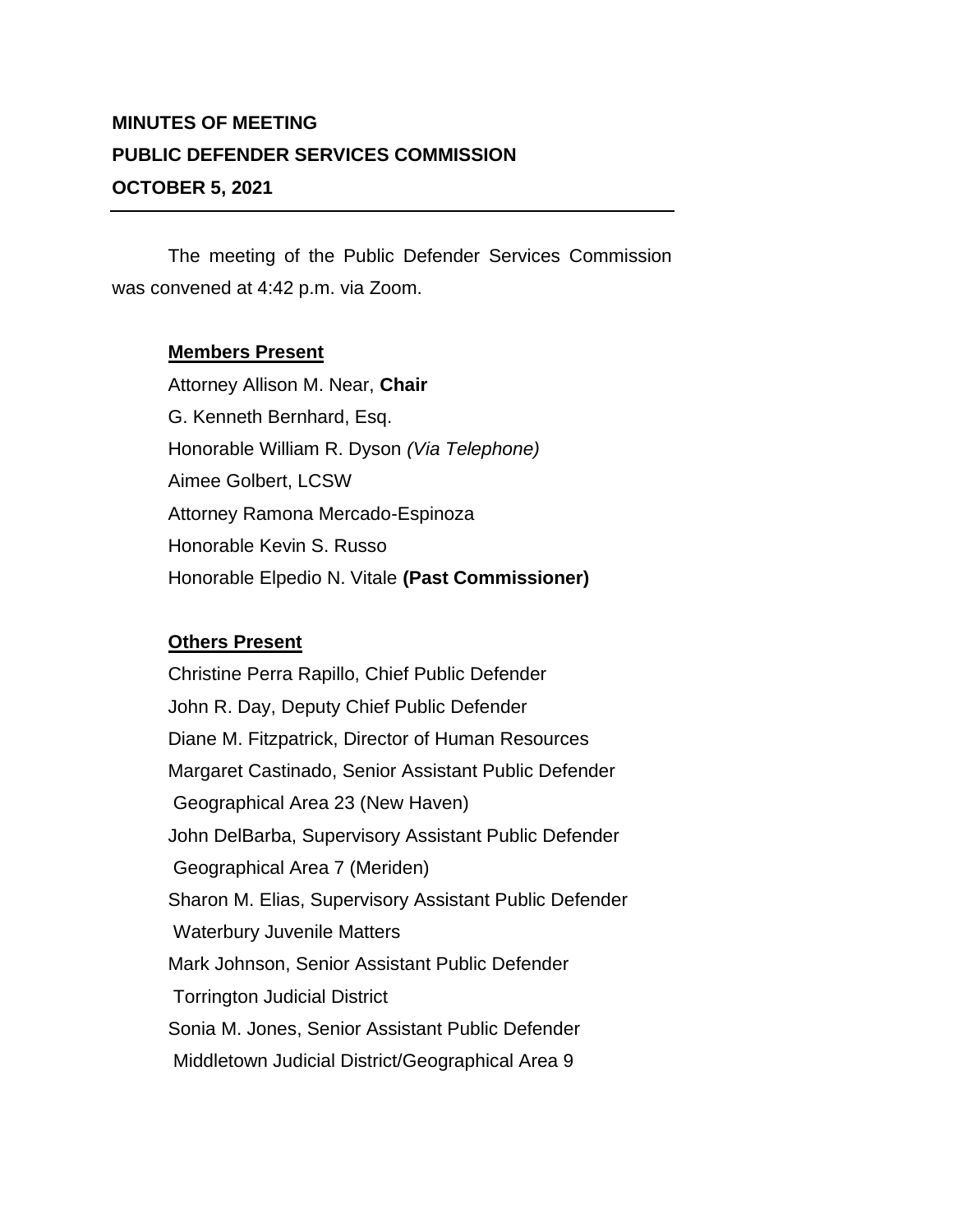Bevin Salmon, Supervisory Assistant Public Defender Geographical Area 23 (New Haven) Alfonzo Sirica, Senior Assistant Public Defender Parole Revocation Unit, Office of Chief Public Defender, **Waterbury** 

The Commission thanked former Commissioner, Honorable Elpedio N. Vitale, for his years of dedicated service to the Public Defender Services Commission.

Upon motion duly made and seconded, it was VOTED to approve the minutes of the September 7, 2021 meeting. Commission member, Aimee Golbert, abstained from the vote. APPROVAL OF MINUTES

Upon motion duly made and seconded, it was VOTED unanimously to go into Executive Session at 4:44 p.m. The reason for convening in Executive Session was in accordance with Section 1-200(6)(A) of the Connecticut General Statutes. EXECUTIVE SESSION

The Commission came out of Executive Session at 6:32 p.m.

Upon motion duly made and seconded, it was VOTED to appoint Attorney Sonia M. Jones to the position of Supervisory Assistant Public Defender, Parole Revocation Unit, Office of Chief Public Defender, Waterbury. Honorable Kevin S. Russo abstained from the vote. APPOINTMENT OF ATTY. SONIA M. JONES

Upon motion duly made and seconded, it was VOTED unanimously to appoint Attorney Owen Firestone to the position of Deputy Assistant Public Defender, Geographical Area 7 (Meriden). APPOINTMENT OF ATTY. OWEN FIRESTONE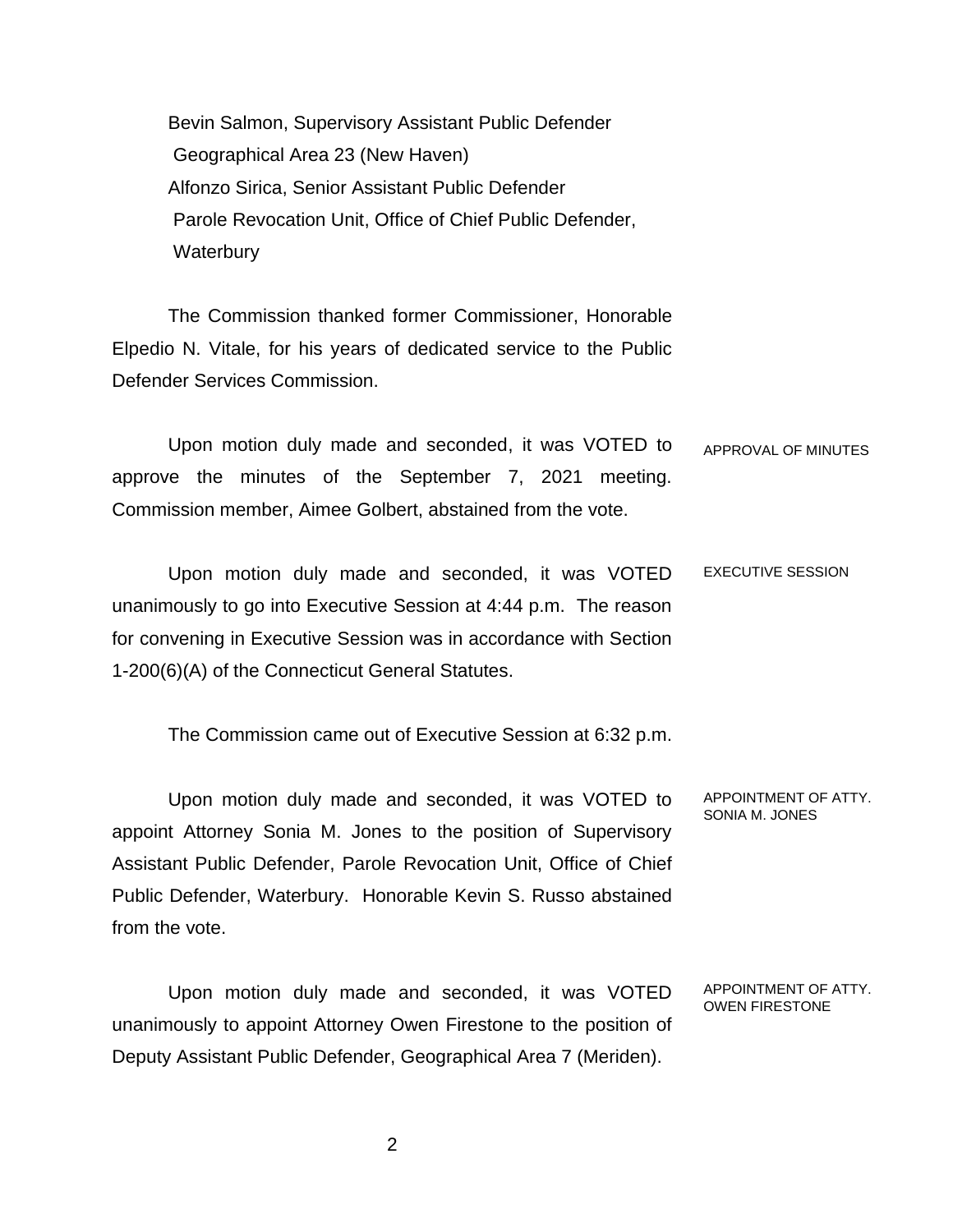Upon motion duly made and seconded, it was VOTED unanimously to appoint Attorney Stephanie K. Toronto to the position of Deputy Assistant Public Defender, Geographical Area 23 (New Haven).

unanimously to appoint Attorney Brya A. Darley to the position of

Deputy Assistant Public Defender, Waterbury Juvenile Matters.

Upon motion duly made and seconded, it was VOTED

APPOINTMENT OF ATTY. STEPHANIE K. TORONTO

## APPOINTMENT OF ATTY. BRYA A. DARLEY

Upon motion duly made and seconded, it was VOTED unanimously to go back into Executive Session at 6:34 p.m. The reason for convening in Executive Session was in accordance with Section 1-210(b)(10) of the Connecticut General Statutes. EXECUTIVE SESSION

The Commission came out of Executive Session at 6:38 p.m.

The Chief Public Defender updated the Commission on the Division's budget and staffing, including the deployment of temporary staff using Coronavirus Relief Funds.

Upon motion duly made and seconded, it was VOTED unanimously to go back into Executive Session at 6:40 p.m. The reason for convening in Executive Session was in accordance with Section 1-200(6)(A) of the Connecticut General Statutes. EXECUTIVE SESSION

The Commission came out of Executive Session at 7:08 p.m.

Upon motion duly made and seconded, it was VOTED unanimously to approve the paid educational leave request for Investigator I, Virginia Knudsen, Geographical Area 10 (New London).

APPROVAL OF PAID EDUCATIONAL LEAVE REQUEST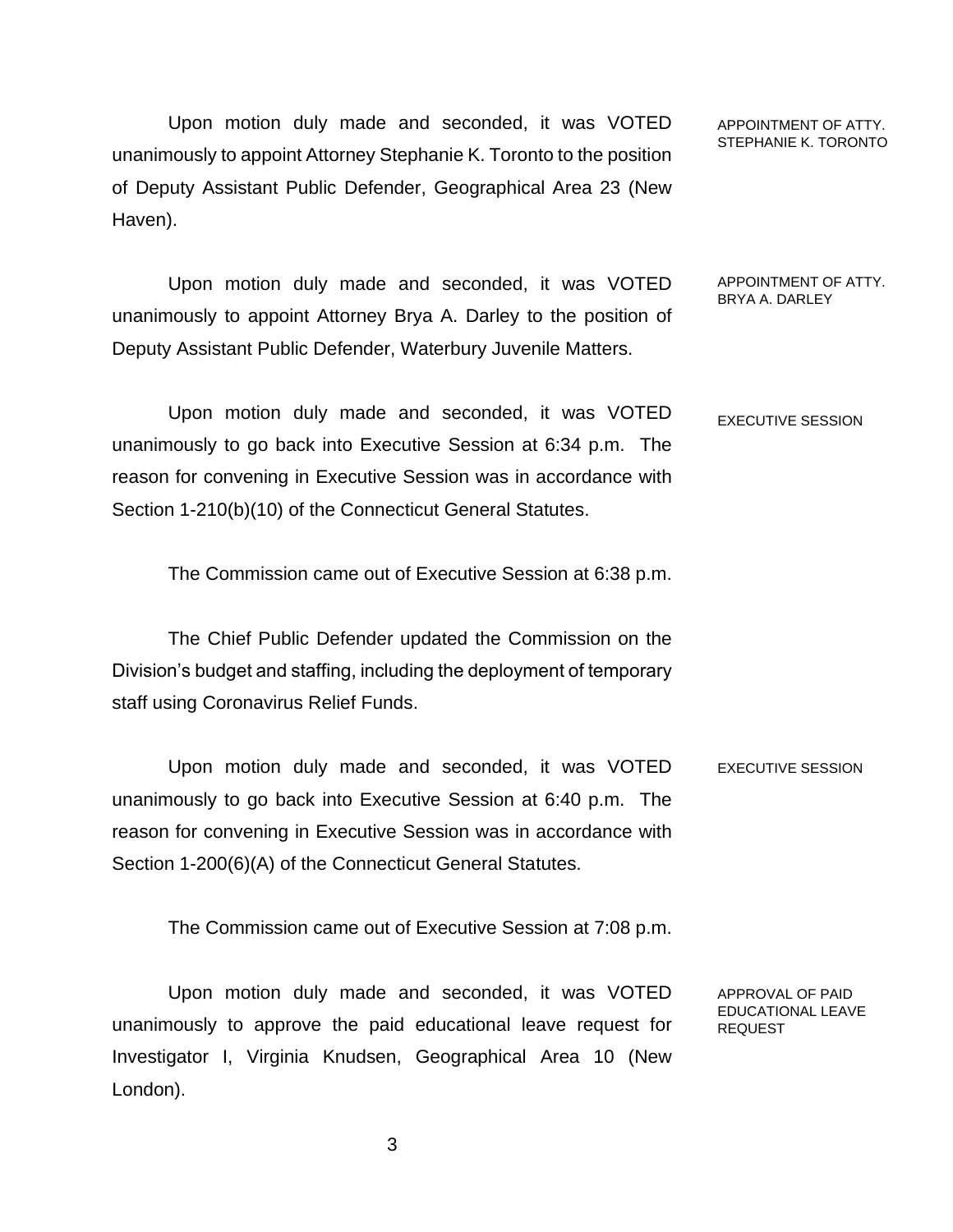Upon motion duly made and seconded, it was VOTED unanimously to approve the outside employment request of Social Worker I, Chaneil Beckford, Geographical Area 4 (Waterbury).

Upon motion duly made and seconded, it was VOTED unanimously to approve the outside employment request of Temporary Attorney, Gabriela Sandoval, Geographical Area 13 (Enfield).

Upon motion duly made and seconded, it was VOTED unanimously to deny the outside employment request of Senior Assistant Public Defender, Douglas Ovian, Hartford Community Court.

Upon motion duly made and seconded, it was VOTED unanimously to table the outside employment request of Senior Assistant Public Defender, Dawn Bradanini, Windham Judicial District/Geographical Area 11.

Upon motion duly made and seconded, it was VOTED unanimously to approve the following Authorizations to Incur Expenses: 10-2021-01; 10-2021-02 and 10-2021-03. APPROVAL OF EXPENSES

Upon motion duly made and seconded, in accordance with the recommendation of the Chief Public Defender, it was VOTED unanimously to grant permanent status to Director of Legal Services, Jennifer Bourn, Office of Chief Public Defender, Hartford, upon the successful completion of her promotional probationary period. PERMANENT STATUS

Upon motion duly made and seconded, in accordance with the recommendation of the Chief Public Defender, it was VOTED PERMANENT STATUS

APPROVAL OF OUTSIDE EMPLOYMENT REQUEST

APPROVAL OF OUTSIDE EMPLOYMENT REQUEST

DENIAL OF OUTSIDE EMPLOYMENT REQUEST

TABLING OF OUTSIDE EMPLOYMENT REQUEST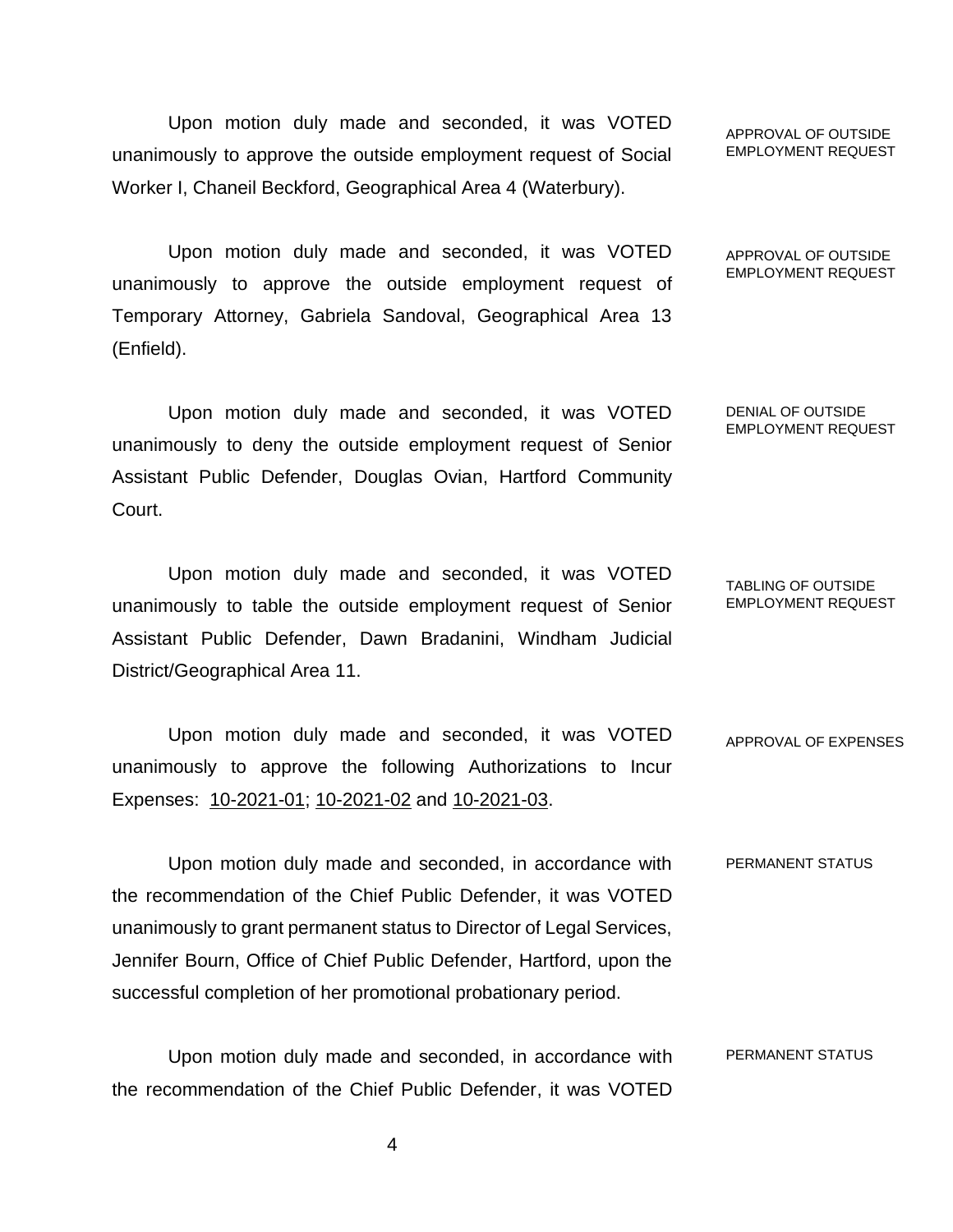unanimously to grant permanent status to Supervisory Assistant Public Defender, D. Keith Foren, Waterford/Willimantic Juvenile Matters, upon the successful completion of his promotional probationary period.

Upon motion duly made and seconded, in accordance with the recommendation of the Chief Public Defender, it was VOTED unanimously to grant permanent status to Director of Complex Litigation, Joseph Lopez, Office of Chief Public Defender, Hartford, upon the successful completion of his promotional probationary period. PERMANENT STATUS

Upon motion duly made and seconded, in accordance with the recommendation of the Chief Public Defender, it was VOTED unanimously to grant permanent status to Social Worker I, Aijah Downer, Geographical Area 23 (New Haven), upon the successful completion of her probationary period. PERMANENT STATUS

Upon motion duly made and seconded, in accordance with the recommendation of the Chief Public Defender, it was VOTED unanimously to grant permanent status to Social Worker I, Jasmine Lewis, New London Judicial District, upon the successful completion of her probationary period. PERMANENT STATUS

Upon motion duly made and seconded, in accordance with the recommendation of the Chief Public Defender, it was VOTED unanimously to grant permanent status to Social Worker I, Molly McDowell, Geographical Area 21 (Norwich), upon the successful completion of her probationary period. PERMANENT STATUS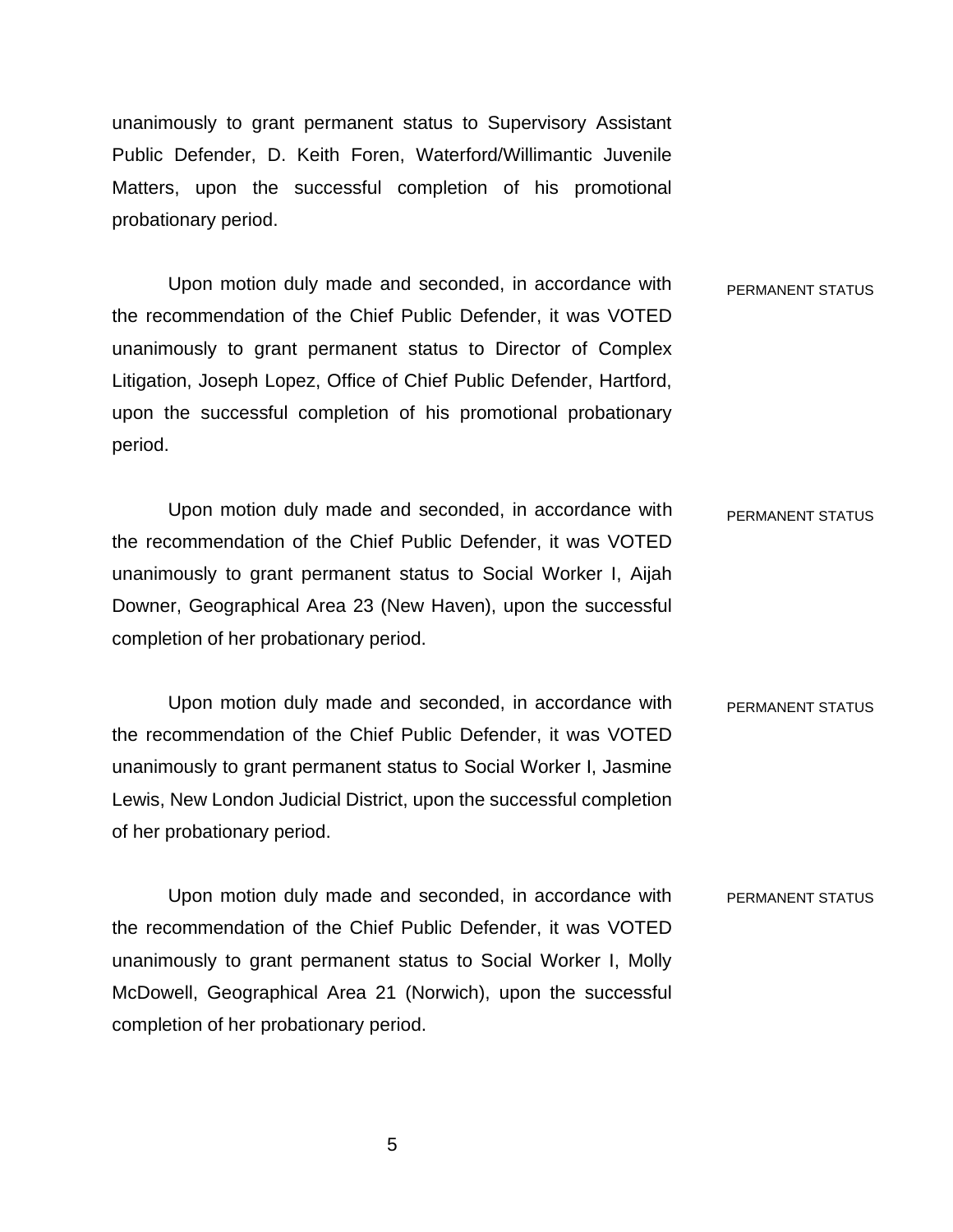Upon motion duly made and seconded, in accordance with the recommendation of the Chief Public Defender, it was VOTED unanimously to grant permanent status to Deputy Assistant Public Defender, Kevin Semataska, Milford Judicial District/Geographical Area 22, upon the successful completion of his probationary period.

Upon motion duly made and seconded, it was VOTED unanimously to reappoint the Chief Public Defender, Christine Perra Rapillo, Office of Chief Public Defender, Hartford, to a new four-year term, expiring on 10/1/2025

Upon motion duly made and seconded, it was VOTED unanimously to reappoint the Deputy Chief Public Defender, John R. Day, Office of Chief Public Defender, Hartford, to a new four-year term, expiring on 10/1/2025.

Upon motion duly made and seconded, in accordance with the recommendation of the Chief Public Defender, it was VOTED unanimously to reappoint the following attorneys to a new four-year term: Senior Assistant Public Defender, Ann Guillet, Geographical Area 13 (Enfield), expiring on 1014/2025; Senior Assistant Public Defender, William O'Connor, III, Psychiatric Defense Unit, Connecticut Valley Hospital, Middletown, expiring on 10/14/2025; and Senior Assistant Public Defender, David K. Nanavaty, Waterbury Juvenile Matters, expiring on 10/16/2025.

Upon motion duly made and seconded, it was VOTED unanimously to approve the **Income Eligibility Guidelines for Public Defender Services**, effective November 1, 2021.

PERMANENT STATUS

REAPPOINTMENT OF CHIEF PUBLIC DEFENDER

REAPPOINTMENT OF DEPUTY CHIEF PUBLIC DEFENDER

ATTORNEY REAPPOINTMENTS

APPROVAL OF **INCOME ELIGIBILITY GUIDELINES FOR PUBLIC DEFENDER SERVICES,** EFFECTIVE, NOVEMBER 1, 2021